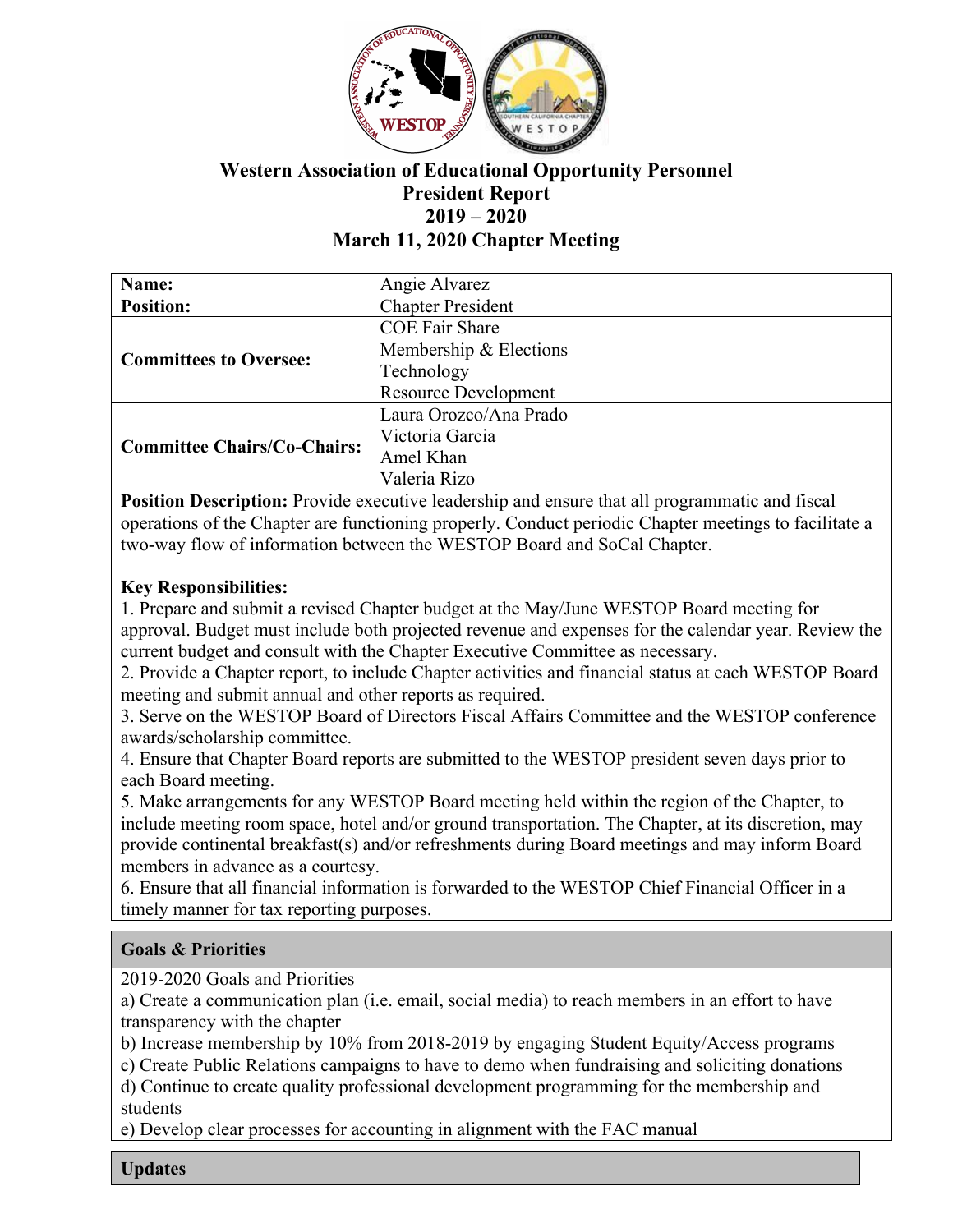#### *Fair Share:*

- As of February 14th, 2020, WESTOP SoCal has met its goal for Fair Share Personal Contributions. Our Fair Share Chairs conducted a raffle and pulled a few names and offered the free Policy Registration. The person who was able to take advantage of it is….Horacio Aceves, our SoCal VP!
- More details provided by our Fair Share Chairs, Laura Orozco & Ana Prado.

# *Resource Development*:

- Due to a lack of participation, we had to cancel our planned Kings game. When we conducted a survey at the December Chapter meeting and via email after the meeting, there was interest in the event yet there were no sign-ups. Suggestions for our Resource Development Chair on future events?
- Support our efforts by participating in opportunity drawings and scheduled member networking events/activities.
- Chapter Polo suggested donation \$40, Straight Out of SoCal T-Shirt suggested donation \$20.
- More details/opportunities provided by our Resource Development Chair, Valeria Rizo.

# *Student Development*:

- We had a great TRIO Day event at three sites! Pictures to come on our social media pages in the next few weeks. Great job to our TRIO Day Chair, Jasmine Torres. Report will be provided by TRIO Day Chair, Jasmine Torres.
- SLC 2020 planning is underway. Date is set for April 4, 2020.
- Registration is now open and the Student Project information has been released
- More details to be provided by SLC Chair, Daniela Barcenas.

*Technology:* Amel will be working on making changes and updating our website especially for SLC. More details to be provided by Tech Chair, Amel

# *Membership and Elections:*

- As of March 2, 2020, SoCal has 227 members; 63 of those are new.
- Elections happening during the meeting; please don't forget to go vote!
- More details will be provided by the Membership and Elections Chair, Victoria Garcia.

# *Upcoming Chapter Meetings:* 2019-2020 Chapter Meeting Dates:

June 5, 2020 @ Pasadena City College

# *Budget:*

- Accounts balance as of December 2, 2019:
- Business Checking: \$8,052.17
- Business Market Rate Savings: \$150.01
- **Total Combined Balance: \$8,202.18**

*WESTOP Update:* Participated in for the WESTOP Board Meeting held January 31, 2020 in Reno, NV.

• The WESTOP Board took a tour through the Reno Convention & Visitors Authority of